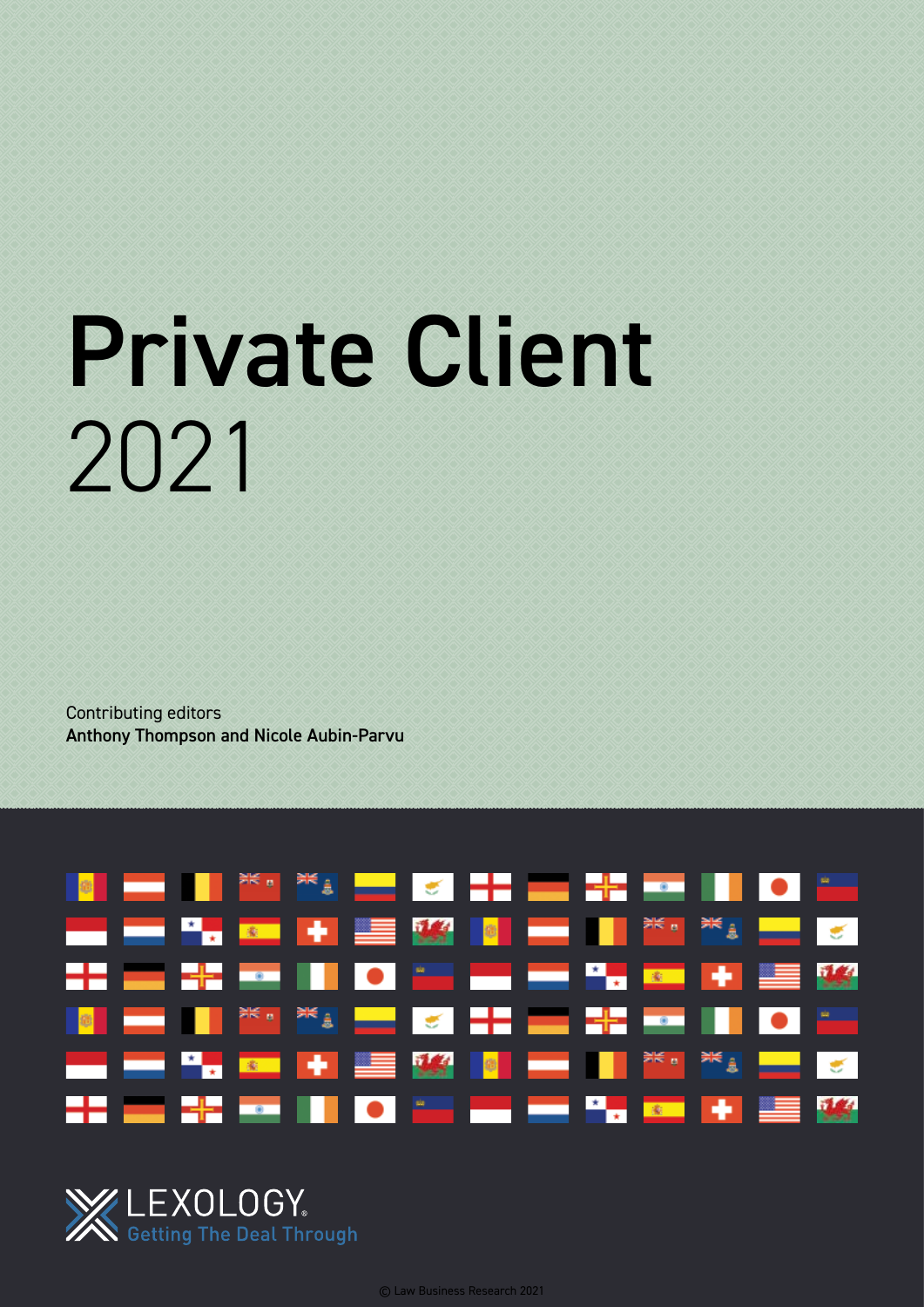#### Publisher Tom Barnes tom.barnes@lbresearch.com

**Subscriptions** Claire Bagnall claire.bagnall@lbresearch.com

#### Senior business development manager Adam Sargent

adam.sargent@gettingthedealthrough.com

#### Published by

Law Business Research Ltd Meridian House, 34-35 Farringdon Street London, EC4A 4HL, UK

The information provided in this publication is general and may not apply in a specific situation. Legal advice should always be sought before taking any legal action based on the information provided. This information is not intended to create, nor does receipt of it constitute, a lawyer– client relationship. The publishers and authors accept no responsibility for any acts or omissions contained herein. The information provided was verified between October and November 2020. Be advised that this is a developing area.

© Law Business Research Ltd 2020 No photocopying without a CLA licence. First published 2012 Ninth edition ISBN 978-1-83862-384-5

Printed and distributed by Encompass Print Solutions Tel: 0844 2480 112



### **Private Client** 2021

Contributing editors Anthony Thompson and Nicole Aubin-Parvu Forsters  $II$  P

Lexology Getting The Deal Through is delighted to publish the ninth edition of *Private Client*, which is available in print and online at www.lexology.com/gtdt.

Lexology Getting The Deal Through provides international expert analysis in key areas of law, practice and regulation for corporate counsel, cross-border legal practitioners, and company directors and officers.

Throughout this edition, and following the unique Lexology Getting The Deal Through format, the same key questions are answered by leading practitioners in each of the jurisdictions featured. Our coverage this year includes new chapters on Bermuda, Cayman Islands, Cyprus, Guernsey, Switzerland and the United States.

Lexology Getting The Deal Through titles are published annually in print. Please ensure you are referring to the latest edition or to the online version at www.lexology.com/gtdt.

Every effort has been made to cover all matters of concern to readers. However, specific legal advice should always be sought from experienced local advisers.

Lexology Getting The Deal Through gratefully acknowledges the efforts of all the contributors to this volume, who were chosen for their recognised expertise. We also extend special thanks to the contributing editors, Anthony Thompson and Nicole Aubin-Parvu of Forsters LLP, for their continued assistance with this volume.



London November 2020

Reproduced with permission from Law Business Research Ltd This article was first published in January 2021 For further information please contact editorial@gettingthedealthrough.com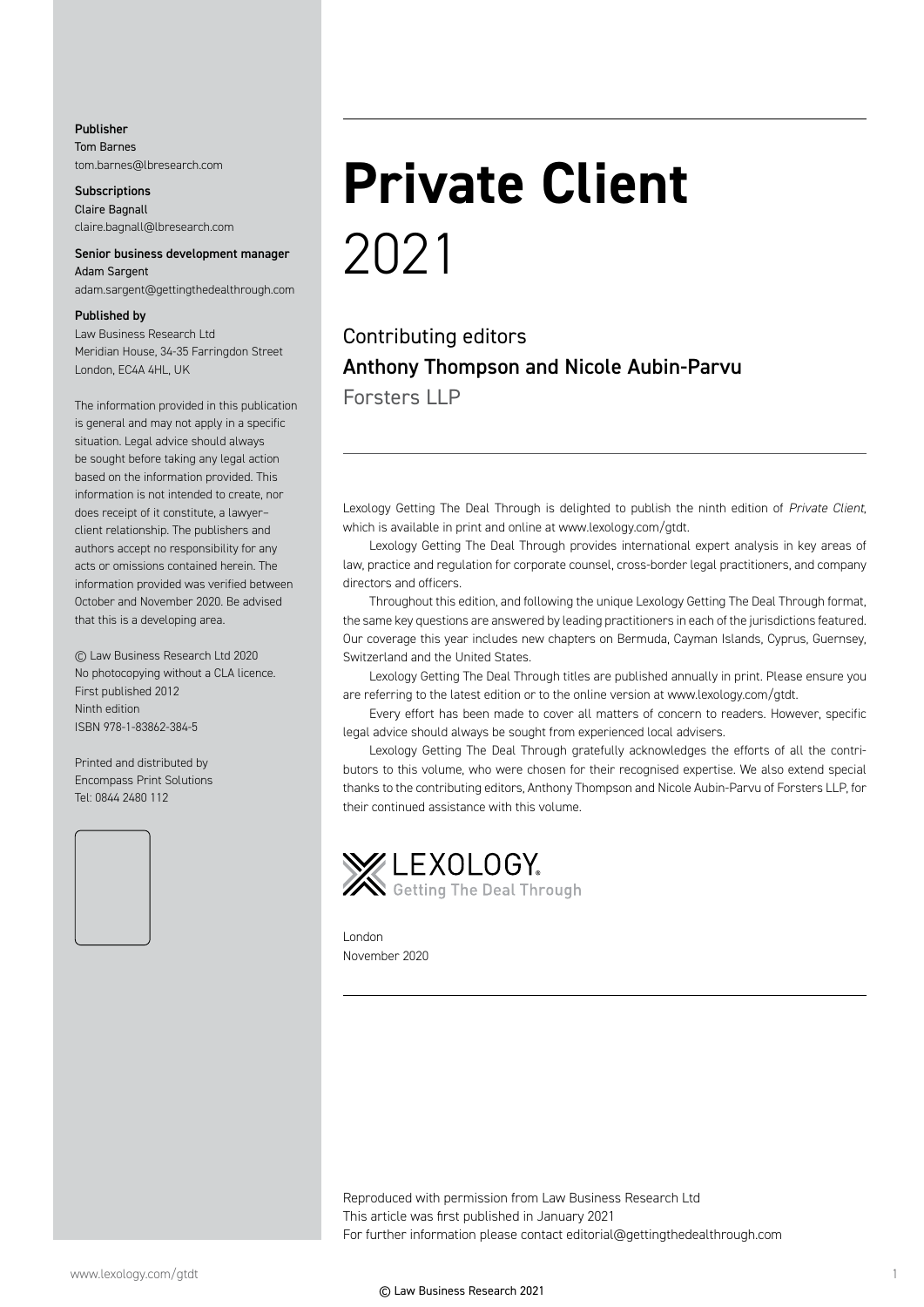# **Contents**

| <b>Global overview</b>                                                                                             | 3  |
|--------------------------------------------------------------------------------------------------------------------|----|
| Anthony Thompson and Nicole Aubin-Parvu<br><b>Forsters LLP</b>                                                     |    |
| <b>Andorra</b>                                                                                                     | 6  |
| Marc Ambrós and Júlia Pons<br>Cases & Lacambra                                                                     |    |
| <b>Austria</b>                                                                                                     | 11 |
| Paul Doralt, Katharina Binder, Elmar Drabek and<br>Siegfried Podda-Prewett<br><b>DORDA</b>                         |    |
| 16<br><b>Belgium</b>                                                                                               |    |
| Saskia Lust and Barbara Albrecht<br>Loyens & Loeff                                                                 |    |
| 23<br><b>Bermuda</b>                                                                                               |    |
| Keith Robinson, Ashley Fife, Jay Webster and<br>Honor Desmond-Tetlow Carey Olsen<br>Paul Hodgson Butterfield Trust |    |
| 31<br>Cayman Islands                                                                                               |    |
| Bernadette Carey and Chris Duncan Carey Olsen<br>Paul Hodgson Butterfield Trust                                    |    |
| 36<br>Colombia                                                                                                     |    |
| Ciro Meza, Hanspeter Misteli and Alejandra Becerra<br>Baker McKenzie                                               |    |
| 44<br><b>Cyprus</b>                                                                                                |    |
| Stella Strati and Nikoleta Christofidi<br>Patrikios Paylou & Associates LLC                                        |    |
| 51<br><b>England &amp; Wales</b>                                                                                   |    |
| Anthony Thompson, Nicole Aubin-Parvu and Alfred Liu<br>Forsters LLP                                                |    |
| 64<br>Germany                                                                                                      |    |
| Andreas Richter and Katharina Hemmen<br>POELLATH                                                                   |    |

| <b>Guernsey</b>                                               | 70  |
|---------------------------------------------------------------|-----|
| <b>Russell Clark</b> Carey Olsen                              |     |
| Paul Hodgson Butterfield Trust                                |     |
| India                                                         | 76  |
| Bijal Ajinkya, Aditi Sharma and Natasha Bardia                |     |
| Khaitan & Co                                                  |     |
|                                                               |     |
| <b>Ireland</b>                                                | 86  |
| John Gill and Lydia McCormack                                 |     |
| Matheson                                                      |     |
| Japan                                                         | 93  |
| Akira Tanaka and Kenichi Sadaka                               |     |
| Anderson Möri & Tomotsune                                     |     |
|                                                               |     |
| Liechtenstein                                                 | 102 |
| Thomas Nigg                                                   |     |
| Gasser Partner                                                |     |
| <b>Monaco</b>                                                 | 108 |
| Christine Pasquier-Ciulla, Raphaëlle Svara and Regina Griciuc |     |
| CMS Pasquier Ciulla Marquet Pastor Svara & Gazo               |     |
| <b>Netherlands</b>                                            | 115 |
| Dirk-Jan Maasland and Jules de Beer                           |     |
| Loyens & Loeff                                                |     |
|                                                               |     |
| Panama                                                        | 123 |
| Juan F Pardini, Eduardo Achurra and Juan R Sevillano          |     |
| Pardini & Asociados                                           |     |
| <b>Spain</b>                                                  | 128 |
| Ernesto Lacambra and Cristina Villanova                       |     |
| Cases & Lacambra                                              |     |
|                                                               |     |
| <b>Switzerland</b>                                            | 134 |
| Ingrid Iselin, Giovanni Stucchi and Vanessa Thompson          |     |
| Kellerhals Carrard                                            |     |
| <b>United States</b>                                          | 142 |
| Kevin E Packman, Christopher W Boyett, Shari A Levitan,       |     |
| Liam D Crane, Patrick J Duffey and Patrick C Emans            |     |
| Holland & Knight LLP                                          |     |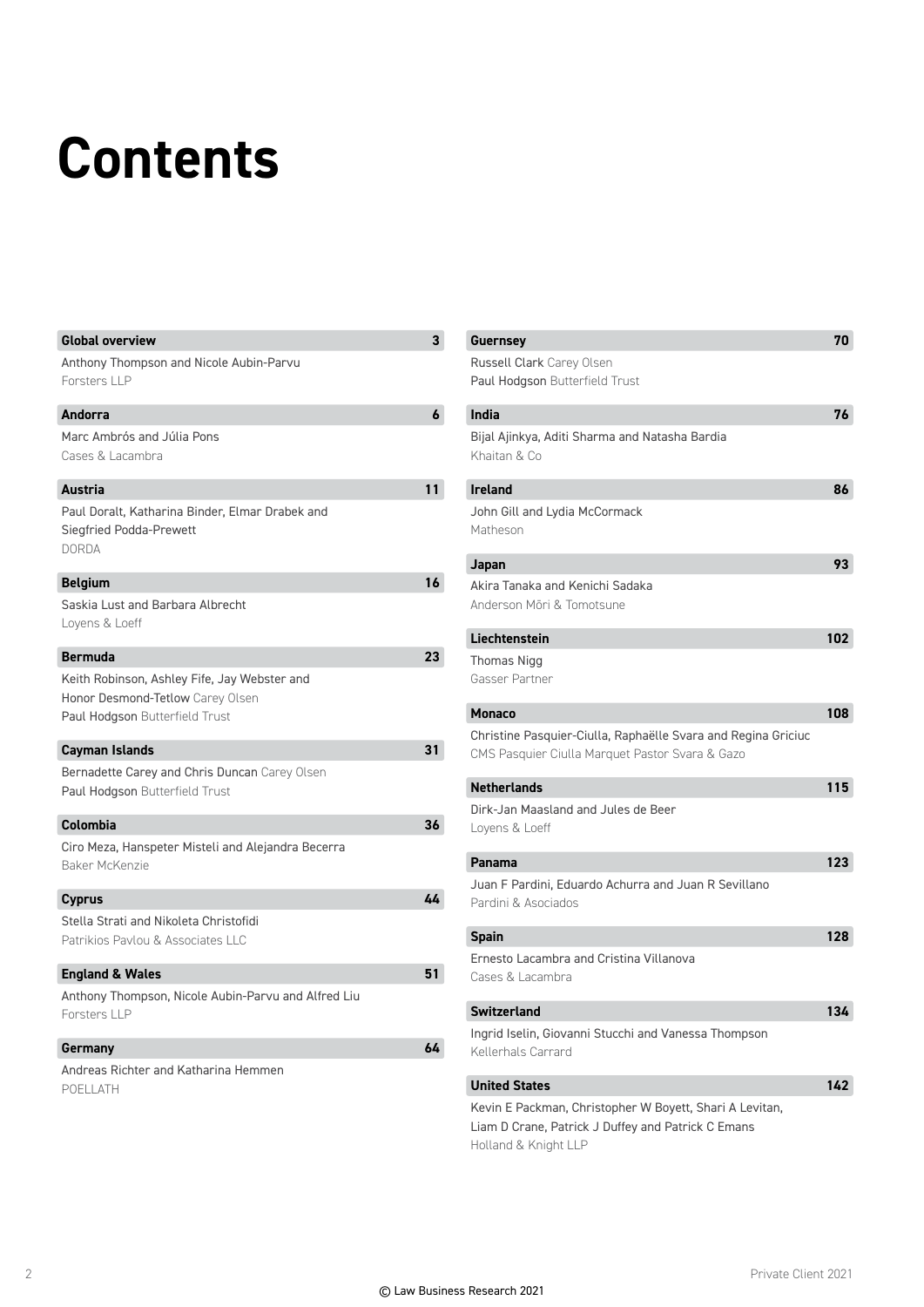## **Andorra**

#### Marc Ambrós and Júlia Pons

Cases & Lacambra

#### **TAX**

#### **Residence and domicile**

#### 1 | How does an individual become taxable in your jurisdiction?

The Personal Income Tax Act 5/2014, 24 April (PIT) sets the tax liability by personal obligation. Therefore, residence is key to determine the tax liability of an individual and entails the obligation to include all income obtained worldwide.

The PIT sets forth two rules and a presumption to consider an individual as tax resident in Andorra:

- Permanence test: when the individual stays more than 183 days per calendar year in Andorra except when individuals prove that they have their tax residence in another country. Occasional absences shall be included to calculate the staying period.
- Centre of economic interest test: when the main place of business or income of the individual is directly or indirectly located in Andorra.

Finally, unless there is clear evidence by the individual demonstrating otherwise, the PIT presumes that if the non-legally separated husband or spouse and minor children are tax resident in Andorra, the individual will be considered also as tax resident in such jurisdiction.

#### **Income**

#### 2 | What, if any, taxes apply to an individual's income?

All the worldwide income, including capital gains of an individual considered as tax resident in Andorra is subject to the Personal Income Tax Act 5/2014, 24 April at a nominal 10 per cent per cent tax rate.

Labour, business and real estate income benefit from a reduction of €24,000 and an additional bonus of 50 per cent on the nominal tax rate for the income between €24,000 and €40,000.

Savings incomes plus non-real estate capital gains benefit from a reduction of €3,000).

#### **Capital gains**

#### 3 What, if any, taxes apply to an individual's capital gains?

Capital gains are taxable in Andorra by the Real Estate Capital Gains Tax Act 21/2006, 14 December (the Real Estate Gains Act) and the Personal Income Tax Act 5/2014, 24 April (the PIT).

#### Capital gains from real estate

Capital gains derived from the transfer of real estate located in Andorra are considered as real obligation applying to both, tax residents and non-tax residents in Andorra.

These capital gains are subject by the Real Estate Gains Act at a digressive tax rate from 15 per cent to 1 per cent per cent depending on

the years of ownership, which range from zero to nine years, while the transfer of a real estate owned for at least 10 years is subject to a zero per cent tax rate.

#### Other capital gains

All non-real estate capital gains are subject to PIT at a 10 per cent per centtax rate.

Capital gains obtained by Andorran tax-residents derived from the transfer of local or foreign companies or collective investment undertakings are exempted if any of the following conditions is met:

- if the individual has held a stake of less than 25 per cent of the share capital of a company or the participation in a collective investment undertaking during the previous year before the transfer; or
- if the individual has maintained the ownership of a stake in the share capital of a company or the participation in a collective investment undertaking for at least the previous 10 years before the transfer.

Non-real estate capital gains plus savings incomes benefit from a reduction of €3,000.

#### **Lifetime gifts**

#### 4 What, if any, taxes apply if an individual makes lifetime gifts?

There is no gift tax in Andorra. However, the donor is taxed if the gift would generate a capital gain. Notwithstanding the foregoing, both the Personal Income Tax Act and the Real Estate Capital Gains Tax Act provide exemptions in case of family gifts up to the third level of kinship.

#### **Inheritance**

#### 5 What, if any, taxes apply to an individual's transfers on death and to his or her estate following death?

There is no inheritance tax in Andorra. Nor the deceased is taxed for capital gain derived from transfer on death.

#### **Real property**

#### 6 What, if any, taxes apply to an individual's real property?

The acquisition of a real property in Andorra by an individual is taxed by the General Indirect Tax Act (IGI) at 4.5 per cent if the seller is a company or a professional regularly carrying out real estate transactions. Otherwise, if the seller is an individual the purchaser is taxed by the Transfer Tax Act, 15 December 2000 at a 4 per cent tax rate.

The ownership of real property in Andorra is taxed by the relevant parish where the real property is located. Since each parish has its own regulation the real property can be taxed between €0 and €0.75 per square metre of surface area per year depending where it is located.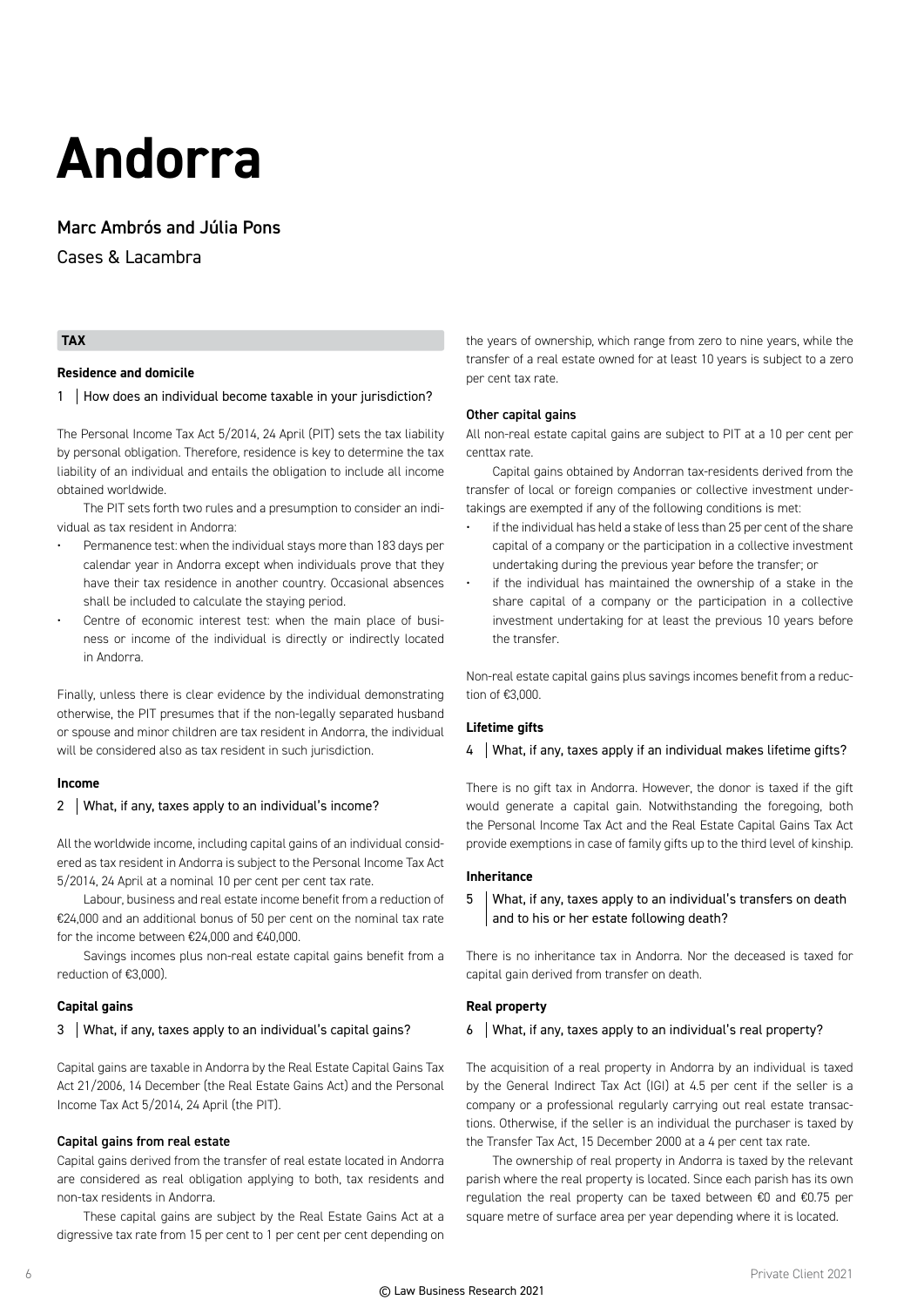#### **Non-cash assets**

7 What, if any, taxes apply on the import or export, for personal use and enjoyment, of assets other than cash by an individual to your jurisdiction?

The import of assets other than cash to Andorra is taxed by the General Indirect Tax Act 11/2012, 21 June at the standard tax rate of 4.5 per cent. However, assets imported for personal use and enjoyment are exempt if linked to the acquisition of the residence in Andorra.

The export of assets other than cash from Andorra is exempted by the IGI Act.

#### **Other taxes**

#### 8 What, if any, other taxes may be particularly relevant to an individual?

There is no wealth tax in Andorra.

There is a General Indirect Tax (IGI) in Andorra similar to VAT with a general tax rate at 4.5 per cent and other special tax rates depending on the kind of goods or service. A summary of these tax rates is as follows:

- A super reduced rate of 0 per cent for public medical services, public education and housing leases.
- A reduced rate of 1 per cent for private education services, books, newspapers and food.
- A special rate of 2.5 per cent for transport and its commercialisation (except cableway transport), objects or art and private libraries, theatres, exhibitions and other cultural and social activities).
- An increased rate of (9.5 per cent for financial services.

#### **Trusts and other holding vehicles**

9 What, if any, taxes apply to trusts or other asset-holding vehicles in your jurisdiction, and how are such taxes imposed?

Andorran law does not recognise trusts because Andorra has not signed the Hague Convention of Recognition of Trusts moreover it is a civil law country.

Nevertheless, there is usually an international or cross-border element that must be carefully analysed for inheritors resident in Andorra.

The tax treatment of foreign trust income has been specifically clarified by the Andorran tax authorities. The most important consideration is whether the assets have changed their possession. If the beneficiary does not have possession and control of the assets, Andorran law considers that the settlor is still the owner and the receiver of the income and capital gains. On the contrary, if the beneficiary has the possession and control of the assets and it is an irrevocable trust, Andorran law considers that the beneficiary is the owner of the assets and the receiver of the income and capital gains.

At the time of distribution of the assets, the beneficiary will receive the trust assets as a gift or inheritance and since there is no gift nor inheritance tax in Andorra, the beneficiary will not be taxed on this capital gain.

Finally, Andorran residents usually plan their estate through collective investment undertakings since this vehicles are tax at 0 per cent.

In respect of succession planning Andorran tax residents may use Andorran companies to hold assets in foreign jurisdictions to reduce the tax burden in some cases since the Andorran company shares will be the subject of the inheritance instead of the resident's foreign assets.

#### **Charities**

#### 10 | How are charities taxed in your jurisdiction?

Charities do not have any tax impact in Andorra. However, charities activities carried out by charitable institutions are subject but exempt from corporate income tax.

#### **Anti-avoidance and anti-abuse provisions**

11 What anti-avoidance and anti-abuse tax provisions apply in the context of private client wealth management?

The implementation of the BEPS project in Andorra affects the Andorran companies that can only exempt the foreign dividends received if the subsidiary has been subjected to a corporate income tax in its country of residence, at a minimum tax rate of 40 per cent of the Andorran corporate income tax rate, which is currently 10 per cent.

On the other hand, the General Tax Act regulates the fraud of law or legal simulation when a contract or business is carried out just for tax reasons and does not respond to the reality of the underlying business.

#### **TRUSTS AND FOUNDATIONS**

#### **Trusts**

#### 12 | Does your jurisdiction recognise trusts?

Andorran law does not recognise trusts because Andorra has not signed the Hague Convention of Recognition of Trusts moreover it is a civil law country.

#### **Private foundations**

#### 13 Does your jurisdiction recognise private foundations?

The Foundations Act 11/2008, 12 June, recognises private foundations and public foundations. These legal entities must be focused on legal objectives of general interest and activities that benefit society.

Private interest foundations, as a wealth vehicle for preserving private assets, are not regulated in Andorra although Andorran residents can create or be beneficiaries of foreign private foundations.

#### **SAME-SEX MARRIAGES AND CIVIL UNIONS**

#### **Same-sex relationships**

14 Does your jurisdiction have any form of legally recognised same-sex relationship?

Same-sex civil partnerships are permitted and recognised in Andorra as couple and stable union by the Couple on Stable Union Qualified Act 4/2005, 21 February. These relationships have the same tax and succession treatment than marriage.

#### **Heterosexual civil unions**

15 | Does your jurisdiction recognise any form of legal relationship for heterosexual couples other than marriage?

The Couple on Stable Union Qualified Act 4/2005, 21 February recognises the legal relationship of heterosexual couples other than marriage which have the same effect and treatment for tax and succession purposes.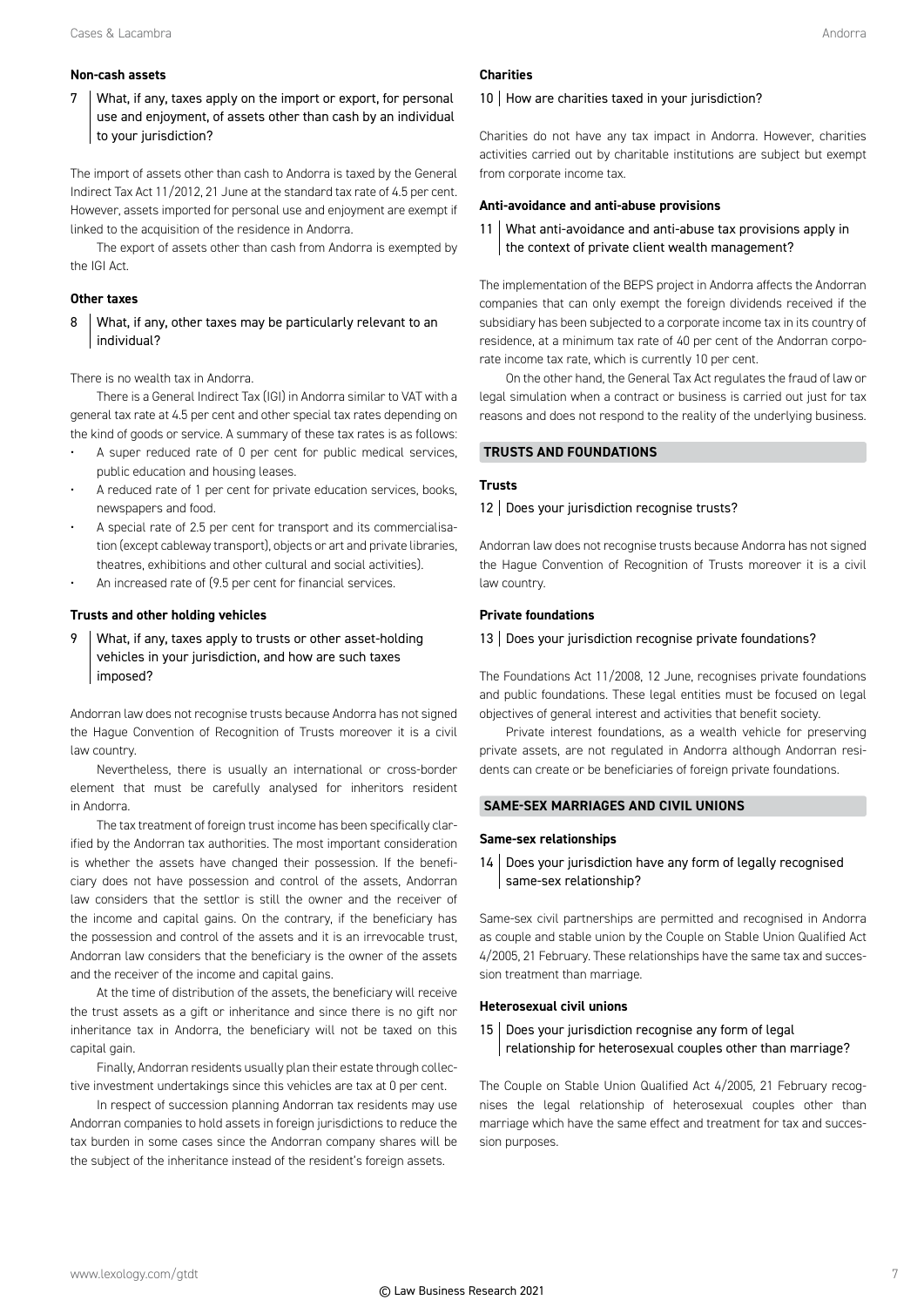#### **SUCCESSION**

#### **Estate constitution**

16 What property constitutes an individual's estate for succession purposes?

The estate for succession purposes will be the total net wealth of the deceased, calculated as the difference between assets and liabilities. In case of co-ownership affecting an estate, participation in undivided co-ownership will be included in the net wealth.

#### **Disposition**

#### 17 To what extent do individuals have freedom of disposition over their estate during their lifetime?

Individuals in Andorra have freedom of disposition over their estate during their lifetime. However, if there are insufficient assets in the estate for paying its reserved portion, legacies or gifts made to nonrelatives and legatees could be reduced or revoked.

#### 18  $\vert$  To what extent do individuals have freedom of disposition over their estate on death?

The Andorran Decease Succession Act 46/2014, 18 December establishes the restrictions to the testamentary freedom knowledge as reserved portion of the estate, which are:

- A quarter of the estate must be transmitted to illegitimate children. The children of the deceased or, failing these, their ascendants, will have equal rights to this portion of the estate.
- A maximum of one quarter of the estate is unavailable . The surviving spouse without sufficient economic resources to maintain his or her economic standard of living has a right to this portion of the state.

#### **Intestacy**

 $19$  If an individual dies in your jurisdiction without leaving valid instructions for the disposition of the estate, to whom does the estate pass and in what shares?

Assuming that the Andorran Decease Succession Act 46/2014, 18 December is applicable, when an individual die in Andorra without leaving valid instructions for the disposition of the estate the law calls as heirs of the deceased to his or her relatives, the widowed spouse or the legally partner under a couple stable union without prejudice to the reserved portion for illegitimate heirs.In absence of heirs, the Andorran Government will be appointed as heir.

Once the heirs are determined, they must accept or reject irrevocably the inheritance (there is no time limit on the decision) although they may only accept the inheritance for the benefit of the inventory within six months since they became aware of the betrayal.

The acceptance or rejection is pure and simple and cannot be partial. The acceptance can be express or tacit while the rejection to the estate must be made expressly before Andorran Public Notary or before the Andorran courts.

#### **Adopted and illegitimate children**

 $20$  | In relation to the disposition of an individual's estate, are adopted or illegitimate children treated the same as natural legitimate children and, if not, how may they inherit?

Adopted children are treated as equal to natural legitimate children. In accordance with Andorran regulations, the adoption causes kinship between the adopting family and the adoptee. According to the

inheritance law, adoptees have the same rights as legitimate children in the adoptive family, both in the intestate succession and in relation to the legitimate offspring.

On the other hand, a comparison between adoptive and biological filiation cannot be applied in the case of testamentary succession, because the discrimination of adopted children with respect to biological ones is possible if it derives from the private will manifested in a disposition of the last will.

#### **Distribution**

21 What law governs the distribution of an individual's estate and does this depend on the type of property within it?

The distribution of assets after the death of the deceased will be determined by his nationality or exceptionally by the law of the closer link country.

#### **Formalities**

22 What formalities are required for an individual to make a valid will in your jurisdiction?

The subjective requirements to grant a valid will in Andorra are to be over 14 years old and have full capacity to act at that time. While the formal requirements are to be granted before a public notary or as a holographic will.

#### **Foreign wills**

23 Are foreign wills recognised in your jurisdiction and how is this achieved?

Andorran law recognises foreign wills, which must be apostilled.

#### **Administration**

#### 24 Who has the right to administer an estate?

The deceased may appoint any person with legal capacity to administer an estate as executor. In the absence of an executor, the interested parties, the heirs, the legatees and others favoured by the inheritance have the right to administer the estate.

#### 25 How does title to a deceased's assets pass to the heirs and successors? What are the rules for administration of the estate?

The assets of the deceased pass to the heirs and successors by granting an acceptance and awarding deed before an Andorran Public Notary.

#### **Challenge**

26 | Is there a procedure for disappointed heirs and/or beneficiaries to make a claim against an estate?

There is not a specific procedure to make a claim against an estate. The heirs or the beneficiaries can file a claim before the Andorran courts.

#### **CAPACITY AND POWER OF ATTORNEY**

#### **Minors**

27 What are the rules for holding and managing the property of a minor in your jurisdiction?

Under Andorran law an individual acquires the full capacity to manage himself and his or her estate when he turns 18 old.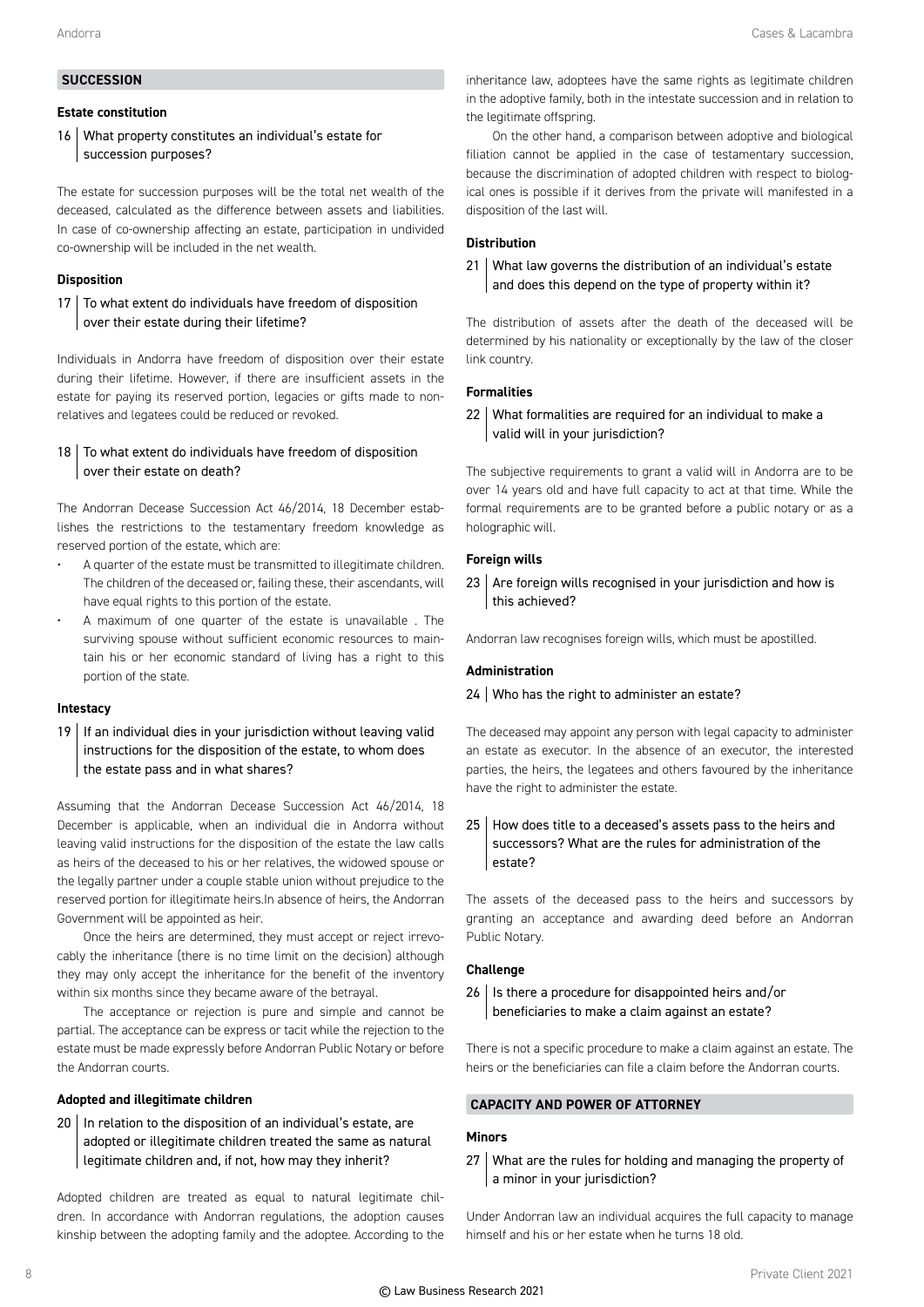Minors have their capacity to act limited by law. Therefore their legal representatives, which are usually their parents or an appointed legal guardian, must act on their behalf.

Notwithstanding the foregoing, there is a specific legal status named 'emancipació' that allows minors of between 16 and18 years old to extent their limited capacity to act as if they have legal age. Thus, even they are minors, they can hold and manage their own estate under the assistance of a legal guardian.

#### **Age of majority**

 $28$  At what age does an individual attain legal capacity for the purposes of holding and managing property in your jurisdiction?

Under Andorran law an individual acquires the full capacity to manage himself and his or her estate when he turns 18 years old.

#### **Loss of capacity**

 $29$  | If someone loses capacity to manage their affairs in your jurisdiction, what is the procedure for managing them on their behalf?

When an individual loses capacity to manage his or her affairs can become incapacitated following a specific judicial procedure. This procedure must be brought by his or her relatives or in their absence by the Public Prosecutor. The purpose of that procedure is to limit his or her capacity to act and to provide him or her of the duly protection measures.

By means of this procedure the judge will declare the individual incapable and appoint a legal guardian who will act as legal representative and who will manage the affairs of the incapacitated individual on his or her behalf.

#### **IMMIGRATION**

#### **Visitors' visas**

#### $30$  Do foreign nationals require a visa to visit your jurisdiction?

Andorra does not provide visas to visitors. According to Andorran immigration law, foreign nationals do not need a visa to visit Andorra if they stay less than 90 days in a one-year period.

If visitors wish to stay in Andorra more than 90 days per year, they need to obtain an immigration authorisation following the relevant procedure according to Andorran immigration law.

#### 31 | How long can a foreign national spend in your jurisdiction on a visitors' visa?

Andorra does not provide visas to visitors. According to Andorran immigration law, foreign nationals do not need a visa to visit Andorra if they stay less than 90 days in a one-year period.

#### **High net worth individuals**

 $32$  | Is there a visa programme targeted specifically at high net worth individuals?

The Andorran immigration law establishes different types of authorisations to reside in Andorra among which there is a specific authorisation for high net worth individuals that allow them to acquire Andorran residency without working in Andorra.

The requirements to obtain this non-lucrative residency authorisation are the following:

- Being of legal age.
- To have sufficient financial resources.
- To have an illness, incapacity and old-age insurance.
- To have a dwelling in Andorra (ownership or rental);
- To establish the main effective residence in Andorra for at least 90 days per year.
- To invest a sum of at least €400,000 in real estate located in Andorra, in equity of Andorran companies debt, in financial instruments issued by Andorran public entities or in a non-remunerated deposit before the Andorran Financial Authority (AFA).

#### $33$  | If so, does this programme entitle individuals to bring their family members with them? Give details.

The individuals that obtain the residence authorisation can bring their family members with them as dependant residents.

These family members will have the same rights to reside in Andorra but their authorisation will be linked to the authorisation individual that obtained the of the non-lucrative residency authorisation.

#### 34 Does such a programme give an individual a right to reside permanently or indefinitely in your jurisdiction and, if so, how?

The non-lucrative residence authorization gives the right to reside in Andorra during a two year period and can be renewed initially for another two year period and from then it can be renewed for three years. After seven years the individual can renew the residence authorization for 10 years period.

Notwithstanding the foregoing, Spanish French and Portuguese citizens benefit from a special regime that permits them to renew their residence authorisation directly for three year period until they achieve a residence period of five years. Then they can renew it for 10 years.

#### 35 Does such a programme enable an individual to obtain citizenship or nationality in your jurisdiction and, if so, how?

The individuals that benefit from this type of residence authorisation can obtain Andorran nationality if they file the relevant administrative procedure before the Andorran government proving that they have held their main and permanent residence in Andorra for at least the previous 20 years.

#### **UPDATE & TRENDS**

#### **Key developments**

 $36$  Are there any proposals in your jurisdiction for new legislation or regulation, or to revise existing legislation or regulation, in areas of law relevant to high-net worth individuals, particularly those coming to or investing in your jurisdiction? Are there any other current developments or trends relevant to such individuals that should be noted?

There are no proposals or developments relevant to high-net worth individuals or foreign investors since the specific residence authorisation to these individuals is currently working well and showing results.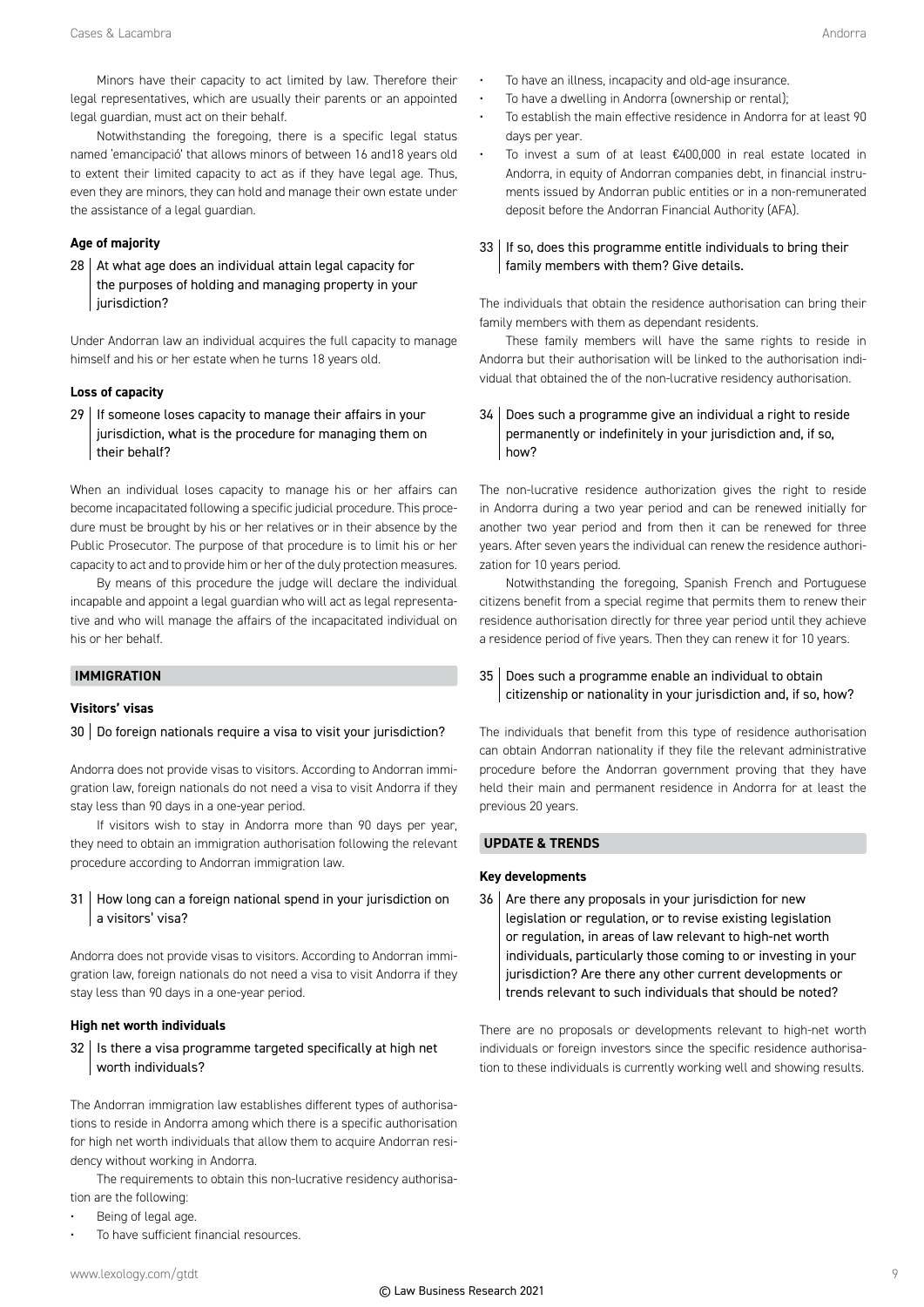#### **Coronavirus**

37 What emergency legislation, relief programmes and other initiatives specific to your practice area has your state implemented to address the pandemic? Have any existing government programmes, laws or regulations been amended to address these concerns? What best practices are advisable for clients?

During the covid-19 pandemic, the Andorran government approved three Omnibus Acts, Act 3/2020, March 23, Act 5/2020, April 18 and Act 7/2020, May 25 to address the pandemic effects in different areas among which were implemented the following tax measures:

- To defer and pay by instalments tax debts, withholdings and penalties without applying interests or granting guarantees.
- To delay the payment of the business registry fee.
- To adjust the pre-payment of the Corporate Tax and the Personal Income Tax for the tax periods between January and May 2020 in accordance with the 20 per cent) of the pre-payment amount paid on 2019 and the possibility to pay by instalments of 2 per cent) on the net income of the previous year.
- To reduce the tax base by the unpaid lease amounts.
- To recover an amount equal to the minimum inter-professional salary from a private pension fund without penalty or taxation.

### **CASES & LACAMBRA**

Marc Ambrós

marc.ambros@caseslacambra.com

Júlia Pons julia.pons@caseslacambra.com

C/ Manuel Cerqueda i Escaler 3-5, ground floor, local A AD 700 Escaldes-Engordany Andorra Tel: +376 728 001 www.caseslacambra.com